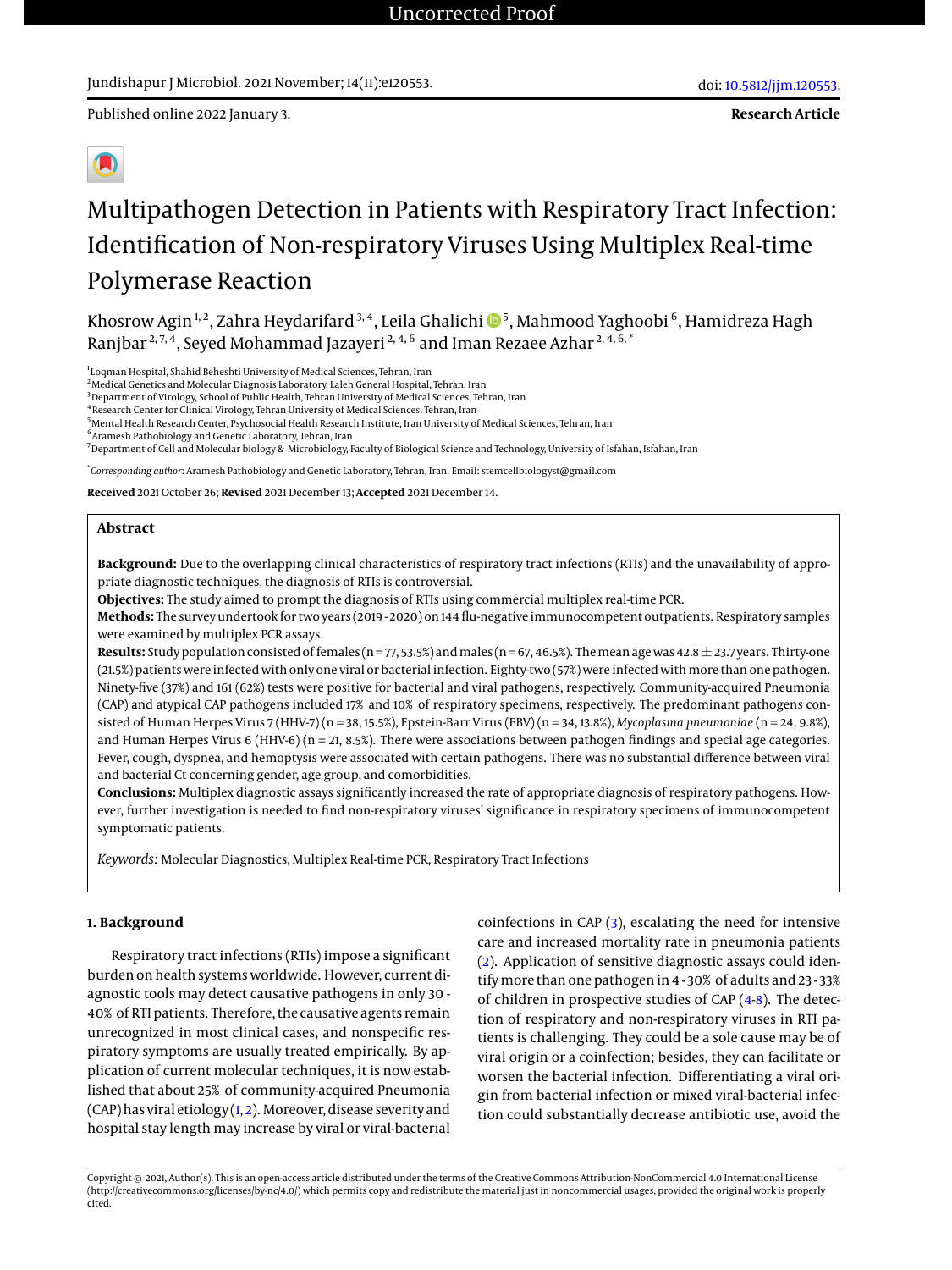associated risk of adverse reactions, reduce antibiotic resistance development, decrease hospital-acquired infections, and improve clinical outcomes [\(9\)](#page-6-5).

Respiratory multiplex real-time kits are in vitro tests for the quantitative/qualitative detection of pathogens' nucleic acids in throat/nasal swabs, bronchoalveolar lavage, sputum, and culture of human origins for the evaluation of infections with respiratory pathogens detected by commercial kits. These tests contain separate primers and probes, each targeting the compatible sequence on the desired genes (target of interest) with high sensitivity and specificity. These assays have been optimized for the simultaneous detection of pathogens in unknown samples. Currently, the development and improvement of multiplex PCR tests allow accurate characterization of a wide range of viral and bacterial pathogens in acute and non-acute samples [\(10](#page-6-6)[-12\)](#page-7-0). At present, multiplex PCR assays are the gold standard for diagnosing viral RTI [\(13\)](#page-7-1), making it possible to diagnose viral and bacterial RTIs rapidly and simultaneously. In addition to the quantitative measurement ability of real-time PCR assays, semi-quantitative microbial load data could be identified to differentiate colonization from true infection by pathogens in symptomatic and asymptomatic patients [\(14\)](#page-7-2).

#### **2. Objectives**

The objectives of the present study were (1) to evaluate a multiplex technique as a "syndromic approach for the detection a wide range of bacteria and non-respiratory viruses in different clinical settings of RTIs, (2) to identify the frequency of each respiratory pathogen alone or in combination (co-detection) among patients with RTIs, (3) to evaluate the clinical presentation of patients with regards to the pathogens detected, and (4) to assess the age specific to disease distribution in different viral and bacterial pathogens.

#### **3. Methods**

#### *3.1. Study Design*

This cross-sectional, double-center investigation was conducted at the Research Center for Clinical Virology (Tehran University of Medical Sciences), collaborating with Laleh general hospital and Aramesh Medical Laboratory, Tehran, Iran, during 2019 - 2020. Patients were referred to Loghman and Laleh Hospitals, related to the Research Center for Clinical Virology Department, with a history of respiratory tract infection associated with the exacerbation of pulmonary symptoms. There was no age limit for the participants. The inclusion criteria included patients with

moderate to severe respiratory symptoms such as cough, dyspnea, hemoptysis, and wheezing, already known for respiratory diseases (small airway diseases) superimposed with acute episodes, and patients who were on antibiotic treatment previously for respiratory infections with unsatisfactory clinical outcomes. All patients had already been tested for the influenza virus using a triplex realtime PCR assay to detect Flu-A, Flu-B, and H1N1 viruses, all with negative results. The primary clinical manifestations were bronchial asthma, bronchiectasis, tracheobronchitis, and bronchiolitis. A standard chest X-ray showed diffuse and focal reticular patterns, consolidation with lower lobe distribution, air trapping, and congested features in all subjects. Acutely ill patients without previous respiratory tract infection history were excluded from the study.

#### *3.2. Sampling*

Respiratory specimens were collected from patients, including the sputum, anterior nasal swabs, and throat swabs using stiff synthetic swabs, and transported in the viral transport media to maintain viral nucleic acids in good condition until analysis.

#### *3.3. DNA Extraction and Polymerase Chain Reaction*

Using a viral/bacterial RNA/DNA nucleic acid extraction kit (ROCHE, Mannheim, Germany), the viral and bacterial nucleic acids were extracted from different respiratory samples according to the manufacturer's instructions. For each multiplex panel, internal control was utilized to exclude false-negative results obtained by PCR inhibitors. Multiplex real-time PCR was carried out on 5  $\mu$ L of eluted DNA using different panels of respiratory bacterial and respiratory and non-respiratory viral pathogen kits, including Flu, Neuro-9, CAP, and HAP kits (Siemens, Luxembourg), according to the manufacturer's instructions. Semi-quantitative estimation was calculated for each specimen.

#### *3.4. Statistical Analyses*

The data were analyzed by SPSS version 23. The normality of age data was twisted with the Kolmogorov-Smirnov test ( $P = 0.002$ ). The frequency of variables was presented in percentage. The figures were generated with an excel program. The comparison of means was carried out with a nonparametric chi-square test. A P value < 0.05 was considered statistically significant for all comparisons.

### **4. Results**

This study enrolled 144 flu-negative outpatients based on the eligibility criteria. The subjects' age ranged from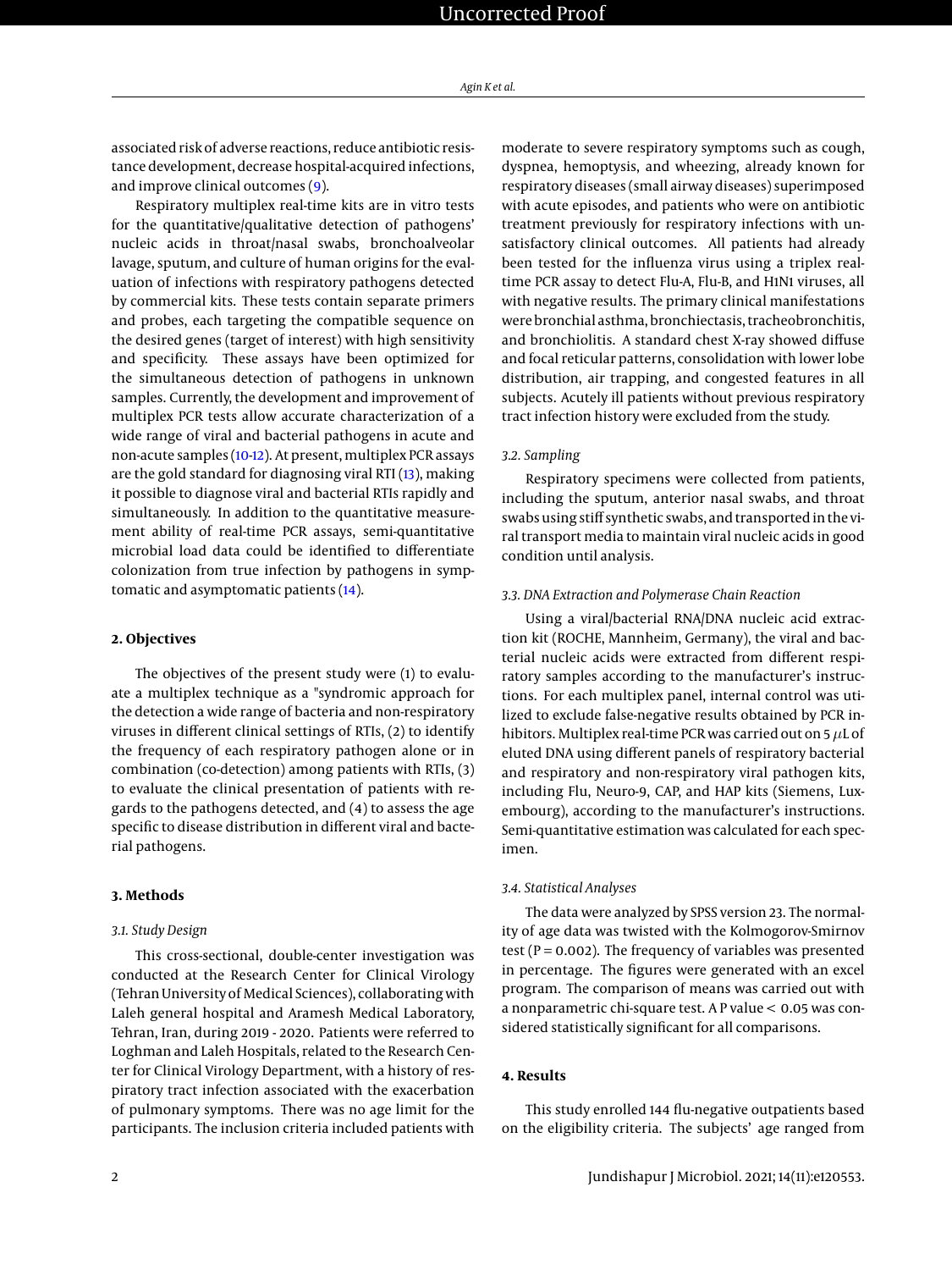three to 89 years (mean 42.8, SD 23.7), and 32% of the participants were between 41 and 60 years [\(Table 1\)](#page-3-0). There were 77 (53.5%) females and 67 (46.5%) males. Thirty-two (22%) patients had a history of comorbidities, including asthma, COPD, and diabetes (data not shown). Thirty-one (21.5%) patients tested negative for all pathogens. Thirtyone (21.5%) patients were infected with only one viral or bacterial agent. Eighty-two (57%) patients were infected with more than one pathogen (viral and/or bacterial). Of a total of 256 multiplex tests, 95 (37%) and 161 (62%) tests were positive for bacterial and viral pathogens, respectively (data not shown). Besides, 23 (16%), 48 (33%), and 61 (42.5%) patients had bacterial, viral, and viral/bacterial co-infections, respectively [\(Table 1\)](#page-3-0). In 50 (34.7%) cases, we simultaneously detected two organisms (data not shown). The maximum number of organisms detected was six, observed in three cases (data not shown). In addition, CAP and atypical CAP pathogens were found in 17% and 10% of respiratory specimens, respectively [\(Figure 1\)](#page-3-1).

The distribution of pathogens was higher in females than males; however, this difference was not significant (P value: 0.56, data not shown). Although patients with previous underlying diseases showed a higher rate of bacterial, viral, and viral/bacterial coinfections, it did not reach statistical significance (data not shown). Regarding the history of antibiotic consumption before the tests, 23 had a history of antibiotic therapy. Fourteen and seven of these patients were positive for viral and bacterial infections, respectively, but the positivity rate was not different between those with and without a history of antibiotic therapy (P value: 0.09). The minimum detected Ct was significantly higher in those with a history of antibiotic therapy than others (31 vs. 27, P value: 0.005, data not shown). No other findings were correlated with a history of antibiotic therapy [\(Table 1\)](#page-3-0). Subjects > 41 years old had more coinfections and multi-infections than other age groups. On the other hand, children (< 15 years old) showed lower rates of coinfections and multi-infections, especially those in the 8-15 year-old group [\(Table 1\)](#page-3-0).

[Figure 1](#page-3-1) presents the frequency distribution of viral and bacterial infections. The four predominant pathogens were HHV-7 (n = 38, 15.5%), EBV (n = 34, 13.8%), *Mycoplasma pneumoniae* (n = 24, 9.8%), and HHV-6 (n = 21, 8.5%). Bacterial pathogens responsible for CAP were among the commonest pathogens. Accordingly, *Pseudomonas aeruginosa* and *Klebsiella pneumoniae* responsible for atypical CAP pathogens composed 10% of the pathogens. [Table 2](#page-4-0) shows the frequency of viral and bacterial infections against age categories. *Klebsiella pneumoniae* and *P. aeruginosa* (both belonging to atypical CAP) were found mainly in those  $> 41$ years old, especially the elderly (P values: 0.158 and 0.09, respectively). *Mycoplasma pneumoniae*, *Haemophilus influen-* *zae*, HHV-6, and HHV-7 were seen mostly in patients < 7 and 16 - 40 years old [\(Table 2\)](#page-4-0). *Haemophilus influenzae*, HHV-6, and HHV-7 were mostly observed for those between 8 and 15 years. *Mycoplasma pneumoniae*, HHV-6, HHV-7, EBV, Adenovirus, Parvovirus B19, *K. pneumoniae*, and *Staphylococcus aureus* were dominantly detected in the 41 - 60 age group. Lastly, EBV, *P. aeruginosa*, *K. pneumoniae*, HHV-7, HSV-1, and *S. pneumonia* were detected in the > 60 age group [\(Table 2\)](#page-4-0).

Next, we compared the association between clinical symptoms and microbial findings. We found that acute cough, chronic cough (more than 35 days), and dyspnea were the common main symptoms between patients. Except for dyspnea that was more common in adults > 60 years old, the other symptoms were proportionally distributed between different age groups and genders (data not shown). Accordingly, the frequency of wheezing was higher in patients infected with EBV and *M. pneumoniae* (27.78% and 16.67%, respectively), although both were statistically insignificant [\(Table 3\)](#page-5-0). Hemoptysis was more observed in patients with *M. pneumoniae* (the highest frequency), followed by adenovirus, HSV-1, and *Moraxella catarrhalis* (with equal frequencies) [\(Table 3\)](#page-5-0). Moreover, fever was predominant in patients infected with EBV, HHV-1, HHV-7, and *M. pneumonia* [\(Table 3\)](#page-5-0). Furthermore, dyspnea was more associated with detecting EBV, HHV-7, *S. aureus*, and HHV-6 (listed in the order of significance from the highest to lowest) [\(Table 3\)](#page-5-0).

We divided patients into acute, chronic, and acutechronic cough patients regarding the history of cough. Acute cough was accompanied mainly by *M. pneumoniae* and HHV-7 with an equal frequency, followed by EBV, HHV-6, and adenovirus. However, EBV was the dominant pathogen for chronic cough, followed by *M. pneumoniae*, HHV-7, HHV-6, and *K. pneumoniae* [\(Table 3\)](#page-5-0). Lastly, three pathogens were mainly associated with cough, regardless of being acute or chronic, including *M. pneumoniae*, EBV (18.75%), and HHV-7 (18.75%) [\(Table 3\)](#page-5-0). Dyspnea and cough were associated with multiple pathogen detection (viral, bacterial, and viral-bacterial); however, these correlations were insignificant compared to other symptoms (data not shown). Regarding the Ct values of the tests, there was no substantial difference between viral and bacterial Ct median values concerning gender, age, and comorbidities [\(Ta](#page-3-0)[ble 1\)](#page-3-0). However, the minimum detected Ct was significantly higher in those with a history of antibiotic therapy than others (31 vs. 27, P value: 0.005)

#### **5. Discussion**

The present study was the first Iranian survey of the frequency of pathogens among RTI outpatients referred to Loghman and Laleh hospitals using multiplex assays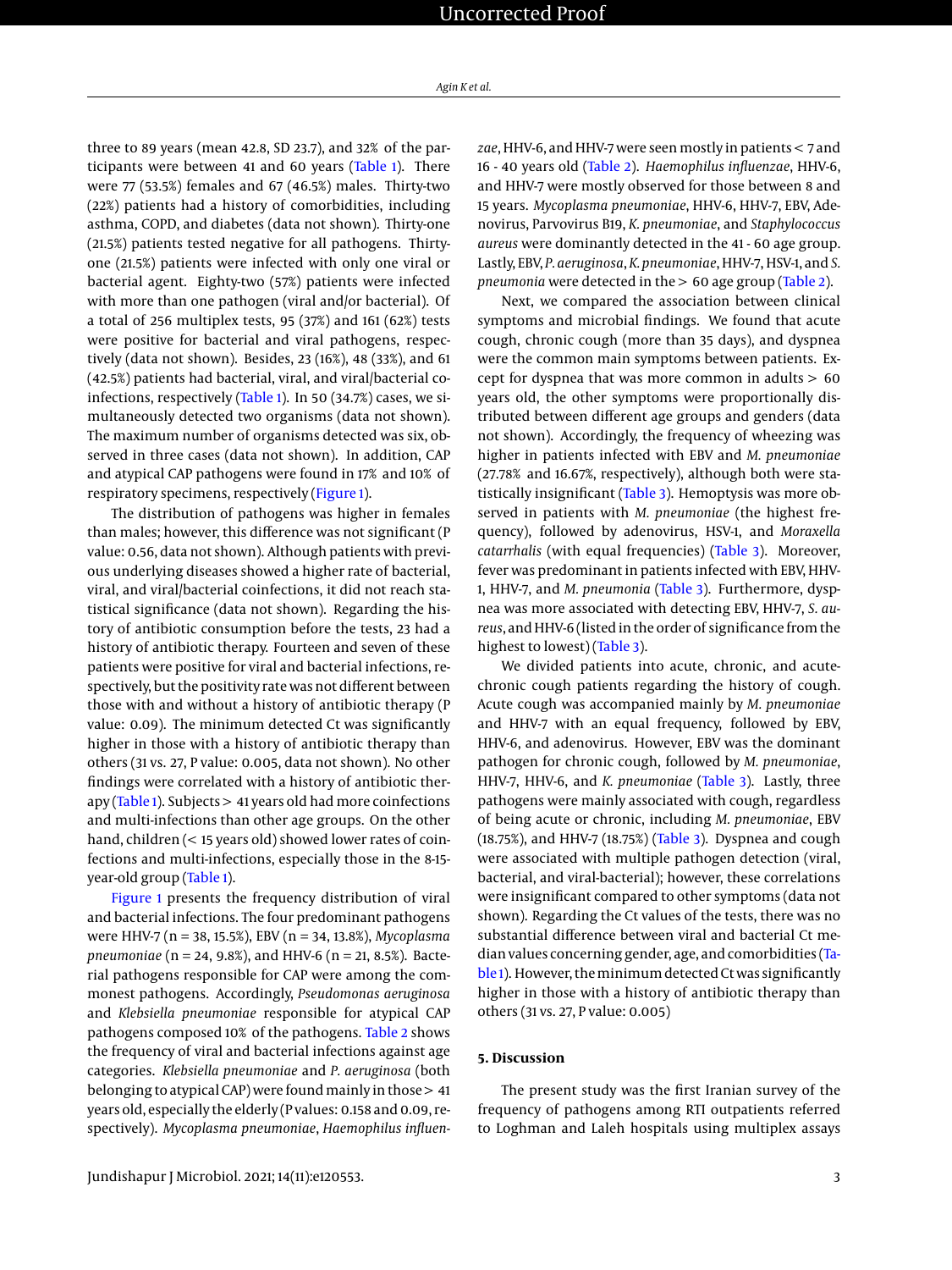# Uncorrected Proof

#### *Agin K et al.*

<span id="page-3-0"></span>

| Group                     | All<br><b>Patients</b> | Any Co-<br>morbidity | <b>Negative</b><br>for All<br><b>Microbes</b> | 1 Microbe<br><b>Detected</b> | >1<br>Microbe<br>Detected | <b>Bacteria</b><br>All | <b>Bacteria</b><br>Median CT | <b>Viruses All</b> | <b>Viruses</b><br>Median CT | <b>Bacterial</b><br>Co-<br>detection | Viral Co-<br>detection | Bac/Vir Co-<br>detection |
|---------------------------|------------------------|----------------------|-----------------------------------------------|------------------------------|---------------------------|------------------------|------------------------------|--------------------|-----------------------------|--------------------------------------|------------------------|--------------------------|
| Age(y)                    |                        |                      |                                               |                              |                           |                        |                              |                    |                             |                                      |                        |                          |
| $2 - 7$                   | 16(11.1)               | 4(25)                | 3(18.7)                                       | 2(12.5)                      | 11(68.7)                  | 13(14.2)               | 31.00                        | 22(13.6)           | 32.00                       | 4(17.3)                              | 7(14.5)                | 9(14.7)                  |
| $8 - 15$                  | 11(7.6)                | 4(36)                | 2(18)                                         | 1(9)                         | 8(72.7)                   | 6(6.5)                 | 31.50                        | 15(9.3)            | 32.00                       | 1(4.3)                               | 4(8.3)                 | 6(9.8)                   |
| $16 - 40$                 | 29(20.1)               | 3(10)                | 8(27.5)                                       | 5(17.2)                      | 16(55)                    | 15(16.4)               | 33.00                        | 34(21.1)           | 32.00                       | 4(17.3)                              | 9(18.7)                | 11(18)                   |
| $41 - 60$                 | 46(31.9)               | 13(28)               | 10(21.7)                                      | 11(23.9)                     | 25(54.3)                  | 25(27.4)               | 32.00                        | 51(31.6)           | 31.50                       | 6(26)                                | 18 (37.5)              | 17(27.8)                 |
| >60                       | 42(29.1)               | 8(19)                | 8(19)                                         | 12(28.5)                     | 22(52.3)                  | 32(35.1)               | 32.00                        | 39(24.2)           | 32.00                       | 8(34.7)                              | 10(20)                 | 18(29.5)                 |
| Gender                    |                        |                      |                                               |                              |                           |                        |                              |                    |                             |                                      |                        |                          |
| Female                    | 77(53)                 | 18(23)               | 18(58)                                        | 14(45)                       | 45(54.8)                  | 38 (54.2)              | 32.00                        | 53(53)             | 32.00                       | 10(43.4)                             | 25(52)                 | 34(55.7)                 |
| Male                      | 67(47)                 | 14(21)               | 13(42)                                        | 17(54.8)                     | 37(45.1)                  | 32(45.7)               | 32.00                        | 47(47)             | 32.00                       | 13(56.5)                             | 23(48)                 | 27(44.2)                 |
| <b>Antibiotic therapy</b> | 23(15.9)               | $\sim$               | 8(34)                                         | 5(21)                        | 10(43)                    | 11(33.3)               | 34                           | 22(66.6)           | 31.5                        | 4(17)                                | 7(30)                  | 6(26)                    |
| Total                     | 144                    | 32(22)               | 31(21.5)                                      | 31(21.5)                     | 82(57)                    | 95(37)                 | 32.00                        | 161(62)            | 32.00                       | 23(16)                               | 48(33)                 | 61(42.5)                 |

a Values are expressed as No. (%).

<span id="page-3-1"></span>b \*Indicates the number of positive tests (not the patients).



during 2019 - 2020. The results clearly showed that using targeted panels of real-time multiplex PCR for viral and bacterial pathogens increased the chance of a proper diagnosis in patients with respiratory tract infection and provided valuable information about the distribution of pathogens among different age groups. Of all tests, 36% and 64% were positive for bacterial and viral pathogens, respectively. Although the differences were not statistically significant, we observed higher positivity rates in females, those without a history of antibiotic therapy, and those with underlying disease. Previously, the viral etiology of CAP and the nature of mixed infections with differ-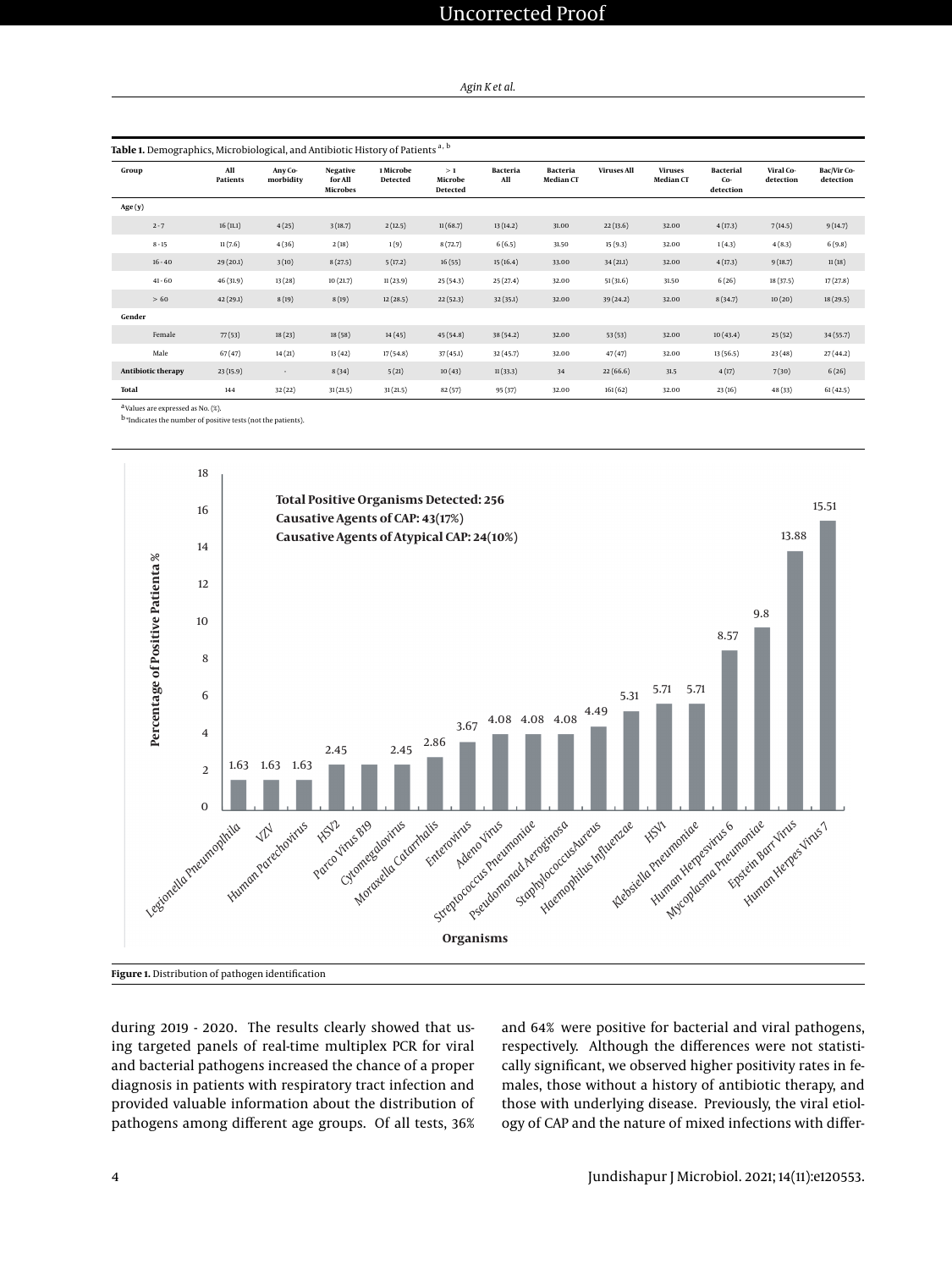## Uncorrected Proof

#### *Agin K et al.*

<span id="page-4-0"></span>

| Table 2. Prevalence of Pathogens in Different Age Groups <sup>a</sup> |           |              |               |             |              |  |  |  |
|-----------------------------------------------------------------------|-----------|--------------|---------------|-------------|--------------|--|--|--|
| Pathogens                                                             | 2-7 years | 8 - 15 years | 16 - 40 years | 41-60 years | $> 60$ years |  |  |  |
| Klebsiella pneumoniae                                                 | 1(3.4)    | 0(0.0)       | 2(4.1)        | 6(7.5)      | 5(7.2)       |  |  |  |
| Pseudomonas aeruginosa                                                | 0(0.0)    | 0(0.0)       | 2(4.1)        | 8(9.7)      | 8(11.6)      |  |  |  |
| Mycoplasma pneumoniae                                                 | 6(20.6)   | 1(5.2)       | 7(14.2)       | 8(9.7)      | 2(2.8)       |  |  |  |
| Moraxella catarrhalis                                                 | 2(6.8)    | 1(5.2)       | 0(0.0)        | 1(1.2)      | 3(4.3)       |  |  |  |
| Haemophilus influenzae                                                | 0(0.0)    | 3(16.0)      | 4(8.1)        | 2(2.4)      | 4(5.7)       |  |  |  |
| Staphylococcus aureus                                                 | 1(3.4)    | 0(0.0)       | 2(4.1)        | 4(4.7)      | 4(5.7)       |  |  |  |
| Chlamydia pneumoniae                                                  | 0(0.0)    | 0(0.0)       | 0(0.0)        | 0(0.0)      | 0(0.0)       |  |  |  |
| Streptococcus pneumoniae                                              | 3(10.6)   | 1(5.2)       | 0(0.0)        | 2(2.4)      | 4(5.7)       |  |  |  |
| Legionella pneumophila                                                | 0(0.0)    | 1(5.2)       | 1(2.0)        | 1(1.2)      | 1(1.4)       |  |  |  |
| <b>Enterovirus</b>                                                    | 2(6.8)    | 1(5.2)       | 2(4.1)        | 2(2.4)      | 2(2.8)       |  |  |  |
| Human parechovirus                                                    | 0(0.0)    | 1(5.2)       | 1(2.0)        | 1(1.2)      | 1(1.4)       |  |  |  |
| Human Herpesvirus 6                                                   | 4(14.0)   | 2(11.0)      | 4(8.1)        | 7(8.4)      | 4(5.7)       |  |  |  |
| Human herpesvirus 7                                                   | 4(14.0)   | 4(21.0)      | 9(18.3)       | 15(18)      | 6(9.6)       |  |  |  |
| <b>Parvovirus B19</b>                                                 | 2(6.8)    | 0(0.0)       | 0(0.0)        | 4(4.7)      | 0(0.0)       |  |  |  |
| <b>Adenovirus</b>                                                     | 0(0.0)    | 1(5.2)       | 1(2.0)        | 6(7.5)      | 2(2.8)       |  |  |  |
| Cytomegalovirus                                                       | 0(0.0)    | 1(5.2)       | 2(4.1)        | 2(2.4)      | 1(1.4)       |  |  |  |
| <b>Epstein-Barr virus</b>                                             | 2(6.8)    | 1(5.2)       | 4(8.1)        | 9(10.9)     | 18(26.2)     |  |  |  |
| Herpes simplex virus 1                                                | 1(3.4)    | 1(5.2)       | 5(10.6)       | 3(3.3)      | 4(5.7)       |  |  |  |
| Herpes simplex virus 2                                                | 1(3.4)    | 0(0.0)       | 3(6.1)        | 2(2.4)      | 0(0.0)       |  |  |  |
| <b>Total</b>                                                          | 29 (100)  | 19 (100)     | 49 (100)      | 83 (100)    | 69 (100)     |  |  |  |

a Values are expressed as No. (%).

ent pathogens had been underestimated due to the limited range of diagnostic methods. However, recent studies on multi-targeted molecular diagnostics have indicated that the viral-bacterial co-detection rate was 59.8% [\(15\)](#page-7-3). Crotty et al. reported bacterial coinfection and viral coinfection rates of 57.6% and 33%, respectively [\(16\)](#page-7-4). Another study reported bacterial, viral, and viral-bacterial coinfection rates of 28%, 74%, and 17%, respectively  $(17)$ .

On the other hand, the above data included the respiratory viral causes of CAP. The present study showed that multiple non-respiratory viruses were detected in at least 62% of moderate cases of CAP. Among non-respiratory viruses, HHV-7, EBV, and HHV-6 were the most frequent ones, comprising 14.9%, 13.3%, and 8.2% of all detected pathogens, respectively. There are several reports on the increased detection of non-respiratory viruses involved in viral CAP in respiratory samples from immunocompetent patients, although at a lower frequency than in immunocompromised hosts. Besides, EBV has been the most commonly detected one, followed by HHV-7, HHV-6, and CMV at different rates among patients with various respiratory diseases [\(18](#page-7-6)[-20\)](#page-7-7). In two different reports on ARDS patients

with unknown etiology, Bonizzoli reported a prevalence of 43% for EBV and 28% for HSV-1 and CMV [\(21\)](#page-7-8), and in the second survey, Tachikawa et al. found CMV (60%), EBV (45%), HSV-1 (31%), HHV-7 (2%), and HHV-6 (5%) [\(22\)](#page-7-9). Among 108 bronchiectasis patients, 48% were positive for EBV [\(23\)](#page-7-10). Of 136 patients with chronic obstructive pulmonary disease (COPD), EBV was observed in 65 (48%) severe patients and 31  $(46%)$  moderate patients  $(24)$ . In patients with interstitial pneumonia, HHV-7 DNA was detected in 79.2%, and HHV-6 DNA was discovered in 12.5% of biopsy tissues [\(25\)](#page-7-12). On the other hand, EBV and HHV-7 were detected frequently in asymptomatic immunocompetent healthy adults as 9 - 50% [\(4,](#page-6-3) [5,](#page-6-7) [26,](#page-7-13) [27\)](#page-7-14) and 34% [\(8,](#page-6-4) [28\)](#page-7-15), respectively.

A question is raised "What are the roles of viral agents in respiratory secretions either alone or combined with bacterial agents?" Over the past few years, several herpesviruses have been isolated in patients with respiratory tract infections. As known, EBV, HHV-6, and HHV-7 can cause severe pneumonia in immunocompromised hosts and pneumonia in normal individuals without underlying diseases [\(29,](#page-7-16) [30\)](#page-7-17). The interaction of these co-pathogens may worsen respiratory disease outcomes. Viral infections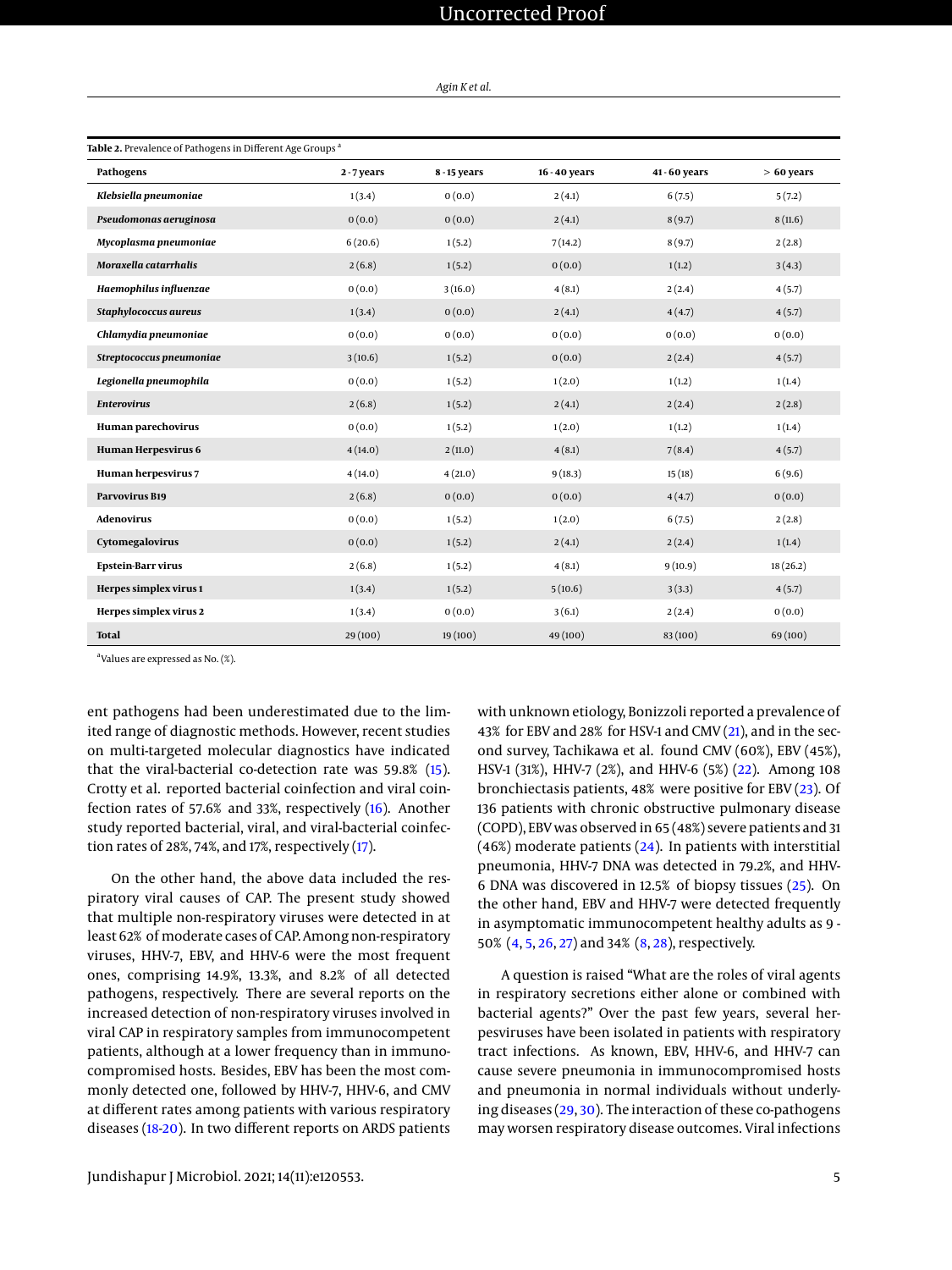|  | Agin K et al. |  |  |  |
|--|---------------|--|--|--|
|--|---------------|--|--|--|

|                                           | <b>Clinical Symptoms</b> |                        |                          |                    |                                    |                                    |                                                |  |  |
|-------------------------------------------|--------------------------|------------------------|--------------------------|--------------------|------------------------------------|------------------------------------|------------------------------------------------|--|--|
| Pathogens                                 | Fever $(N=17)$           | Wheezing $(N =$<br>18) | Hemoptysis $(N =$<br>16) | Dyspnea $(N = 83)$ | <b>Chronic Cough</b><br>$(N = 37)$ | <b>Acute Cough (N</b><br>$= 148$ ) | Chronic and<br><b>Acute Cough (N</b><br>$=14)$ |  |  |
| Legionella<br>pneumophila                 | $\mathbf 0$              | 1(5.56)                | $\boldsymbol{0}$         | 1(1.15)            | 1(2.44)                            | 2(1.25)                            | $\bf{0}$                                       |  |  |
| <b>VZV</b>                                | 1(5.26)                  | 1(5.56)                | $\mathbf 0$              | $\mathbf 0$        | $\mathbf 0$                        | 3(1.88)                            | $\mathbf{0}$                                   |  |  |
| Human<br>parechovirus                     | 1(5.26)                  | $\boldsymbol{0}$       | $\bf{0}$                 | $\mathbf 0$        | $\mathbf 0$                        | 4(2.5)                             | $\mathbf{0}$                                   |  |  |
| <b>Herpes</b> simplex<br>virus 2          | $\mathbf 0$              | 1(5.56)                | 1(6.25)                  | 1(1.15)            | 1(2.44)                            | 5(3.12)                            | 1(6.25)                                        |  |  |
| Parvovirus B19                            | $\mathbf 0$              | $\mathbf 0$            | 1(6.25)                  | 2(2.3)             | $\mathbf 0$                        | 5(3.12)                            | $\bf{0}$                                       |  |  |
| Cytomegalovirus                           | $\mathbf 0$              | 1(5.56)                | $\boldsymbol{0}$         | 3(3.45)            | 4.88                               | 1(0.52)                            | $\mathbf 0$                                    |  |  |
| Moraxella<br>catarrhalis                  | $\mathbf{O}$             | $\mathbf 0$            | 2(12.5)                  | 3(3.45)            | $\mathbf 0$                        | 4(2.5)                             | $\mathbf{0}$                                   |  |  |
| <b>Enterovirus</b>                        | $\mathbf 0$              | 1(5.56)                | $\mathbf 0$              | $\mathbf 0$        | $\mathbf 0$                        | 6(3.75)                            | $\mathbf{0}$                                   |  |  |
| <b>Adenovirus</b>                         | $\mathbf 0$              | 1(5.56)                | 2(12.5)                  | 4(4.6)             | 4(9.76)                            | 3(1.88)                            | $\bf{0}$                                       |  |  |
| Streptococcus<br>pneumoniae               | 2(10.53)                 | $\bf{0}$               | 1(6.25)                  | 4(4.6)             | 1(2.44)                            | 6(3.75)                            | $\mathbf 0$                                    |  |  |
| Pseudomonas<br>aeruginosa                 | $\mathbf 0$              | 1(5.56)                | 1(6.25)                  | 7(8.05)            | $\mathbf 0$                        | 5(3.12)                            | $\mathbf 0$                                    |  |  |
| Staphylococcus<br>aureus                  | $\mathbf 0$              | 1(5.56)                | $\mathbf 0$              | 8(9.2)             | 1(2.44)                            | 7(4.38)                            | $\mathbf{0}$                                   |  |  |
| Haemophilus<br>influenzae                 | $\mathbf 0$              | $\mathbf 0$            | 1(6.25)                  | 4(4.6)             | 1(2.44)                            | 8(5)                               | $\bf{0}$                                       |  |  |
| Herpes simplex<br>virus 1                 | 3(15.79)                 | $\boldsymbol{0}$       | 2(12.5)                  | 5(5.75)            | 3(7.32)                            | 6(3.75)                            | $\mathbf{0}$                                   |  |  |
| Klebsiella<br>pneumoniae                  | $\mathbf 0$              | 1(5.56)                | $\mathbf 0$              | 4(4.6)             | 1(2.44)                            | 12(7.5)                            | 1(6.25)                                        |  |  |
| Human<br>herpesvirus 6                    | $\mathbf 0$              | $\mathbf 0$            | $\mathbf 0$              | 6(6.9)             | 4(9.76)                            | 13(8.12)                           | 1(6.25)                                        |  |  |
| Mycoplasma<br>pneumoniae                  | 3(15.79)                 | 3(16.67)               | 3(18.7)                  | 5(5.75)            | 7(17.07)                           | 19 (11.88)                         | 5(31.25)                                       |  |  |
| <b>Epstein-Barr</b><br>virus              | 4(21.05)                 | 5(27.78)               | 1(6.25)                  | 13 (14.94)         | 6(14.63)                           | 23 (14.38)                         | 3(18.75)                                       |  |  |
| <b>Human herpes</b><br>virus <sub>7</sub> | 3(15.79)                 | 1(5.56)                | 1(6.25)                  | 13 (14.94)         | 7(17.07)                           | 21(13.12)                          | 3(18.75)                                       |  |  |

#### <span id="page-5-0"></span>**Table 3.** Frequency of Clinical Symptoms Concerning Isolated Pathogens<sup>a</sup>

a Values are expressed as No. (%).

may predispose the respiratory tract for secondary bacterial infections by an interaction between bacteria and respiratory viruses [\(31,](#page-7-18) [32\)](#page-7-19). However, there is still scarce data on the occurrence of non-respiratory viruses in immunocompetent CAP patients; therefore, further observational data using multiplex assays are needed to fulfill this gap of knowledge.

Patients > 41 years had more coinfections and multiinfections than other age groups. On the other hand, children < 15 years showed lower rates of coinfection and multi-infection, especially those in the 8 - 15 years old group. Despite a high rate of herpesviruses primary infection in immunocompetent children, detecting these viruses in respiratory secretions might not be a common phenomenon. The other reason could be that children < 15 years old comprised less than 20% of the patient populations in the present study. We found some associations between four significant symptoms and pathogen predominance. Wheezing and cough (both acute and chronic) were primarily observed in the presence of *M. pneumoniae* and EBV. Hemoptysis was mainly associated with *M. pneumoniae*, adenovirus, and HSV-1, indicating the potential of a correlation between major symptoms and specific pathogens. On the other hand, fever, acute/chronic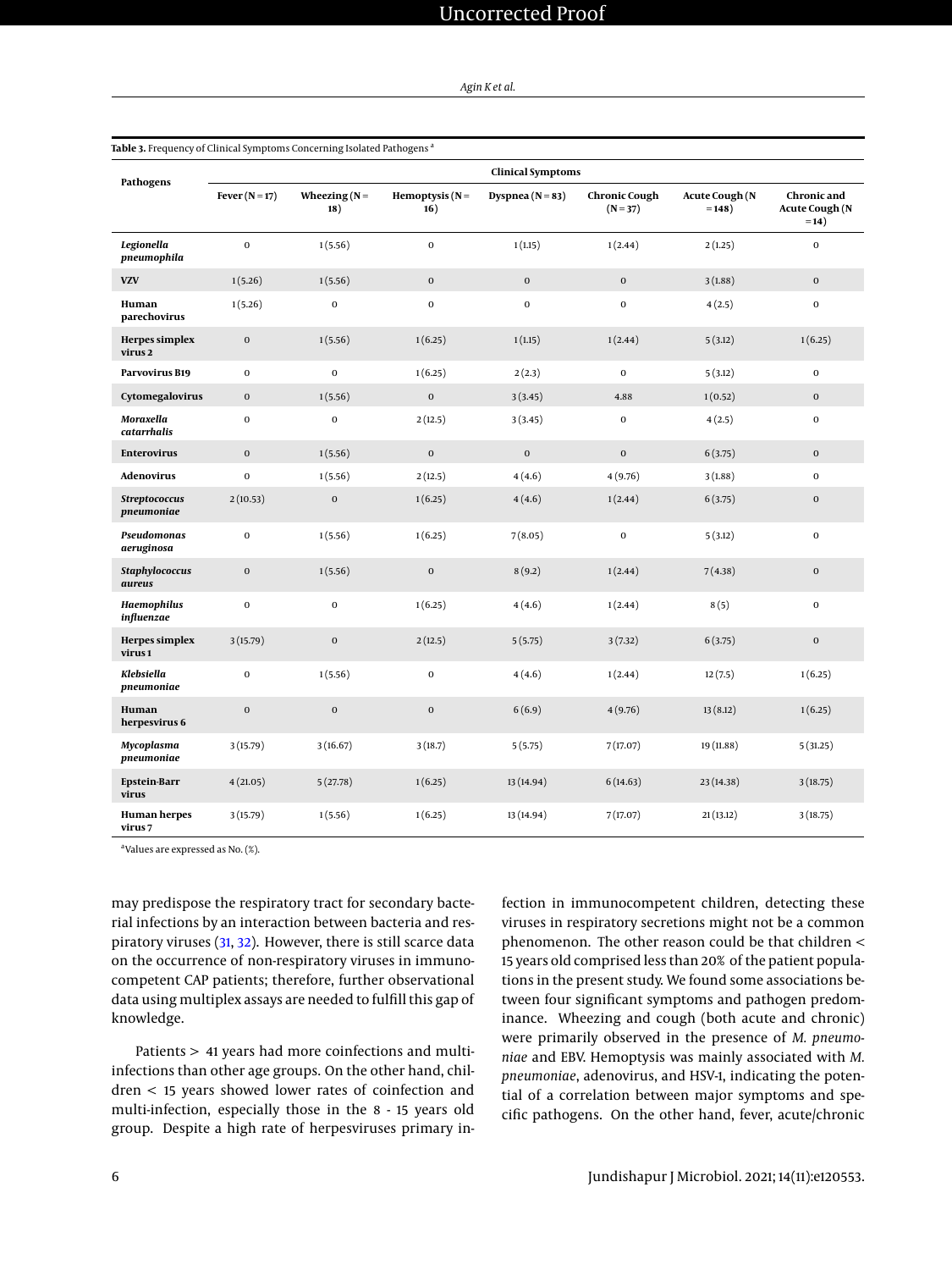cough, and dyspnea were strongly associated with versatile lists of pathogens. Likewise, in some surveys, wheezing in children and adults had been meaningfully linked with viral pneumonia compared to mixed viral or bacterial infections [\(33,](#page-7-20) [34\)](#page-7-21). However, we appreciate that clinical manifestations may differ depending on specific coinfection patterns, and significant overlaps in the present study and other reports mitigate the utility of these findings in respiratory-infected patients.

Herpesviruses could persist and establish latency; therefore, differentiation between latent infection and active viral replication by diagnostic assays is paramount. Positive results on qualitative assays may indicate respiratory disease etiology, asymptomatic colonization, microorganism shedding, or upcoming infection [\(35\)](#page-7-22). Using a semi-quantitative approach, we aimed to use the Ct values; however, due to significant overlap in Ct value diversities between different detected pathogens, identifying a certain Ct value threshold to show the cause and effect relatedness was not possible. The present investigation also has several limitations. The obtained results focused only on pathogens included in the employed respiratory assays; therefore, the presence of other non-detected pathogens could not be excluded. Moreover, the obtained data from a double-center study could not be attributed to the whole country.

#### *5.1. Conclusions*

In conclusion, given that a substantial proportion of respiratory diseases has been caused by viral pathogens, the unnecessary usage of antibiotics is puzzling due to its unfavorable health consequences and antimicrobial resistance complications. Hence, the multiplex respiratory panels provide the early detection of the pathogen spectrum and benefit patients in the clinical decision-making process. The role of herpesviruses in disease worsening and complications deserved further investigations.

#### **Acknowledgments**

The authors acknowledge the help of the members of Aramesh Genetic Laboratory, especially Mina Hamednaghsheh and Amir Roshanai.

#### **Footnotes**

**Authors' Contribution:** KHA did conceptualization, investigation, and manuscript preparation; ZH and LGH performed the data analysis and interpretation; SMJ edited the manuscript and arranged work resources; MY, HHR, and

IRA performed sampling and experiments; SMJ and IRA supervised the whole project. All authors approved the final version of the manuscript before submission.

**Conflict of Interests:** The authors report no conflict of interest.

**Ethical Approval:** The Ethics Committee of Tehran University of Medical Sciences approved this project (IR.TUMS.SPH.REC.1400.165).

**Funding/Support:** The authors received no financial support for the research, authorship, and/or publication of this article.

**Informed Consent:** The consent documents were signed and dated by the patients.

#### **References**

- <span id="page-6-0"></span>1. Burk M, El-Kersh K, Saad M, Wiemken T, Ramirez J, Cavallazzi R. Viral infection in community-acquired pneumonia: a systematic review and meta-analysis. *Eur Respir Rev*. 2016;**25**(140):178–88. doi: [10.1183/16000617.0076-2015.](http://dx.doi.org/10.1183/16000617.0076-2015) [PubMed: [27246595\]](http://www.ncbi.nlm.nih.gov/pubmed/27246595).
- <span id="page-6-1"></span>2. Voiriot G, Visseaux B, Cohen J, Nguyen LB, Neuville M, Morbieu C, et al. Viral-bacterial coinfection affects the presentation and alters the prognosis of severe community-acquired pneumonia. *Crit Care*. 2016;**20**(1):375. doi: [10.1186/s13054-016-1517-9.](http://dx.doi.org/10.1186/s13054-016-1517-9) [PubMed: [27852281\]](http://www.ncbi.nlm.nih.gov/pubmed/27852281). [PubMed Central: [PMC5112669\]](https://www.ncbi.nlm.nih.gov/pmc/articles/PMC5112669).
- <span id="page-6-2"></span>3. Rappo U, Schuetz AN, Jenkins SG, Calfee DP, Walsh TJ, Wells MT, et al. Impact of Early Detection of Respiratory Viruses by Multiplex PCR Assay on Clinical Outcomes in Adult Patients. *J Clin Microbiol*. 2016;**54**(8):2096–103. doi: [10.1128/JCM.00549-16.](http://dx.doi.org/10.1128/JCM.00549-16) [PubMed: [27225406\]](http://www.ncbi.nlm.nih.gov/pubmed/27225406). [PubMed Central: [PMC4963510\]](https://www.ncbi.nlm.nih.gov/pmc/articles/PMC4963510).
- <span id="page-6-3"></span>4. Johansson N, Kalin M, Tiveljung-Lindell A, Giske CG, Hedlund J. Etiology of community-acquired pneumonia: increased microbiological yield with new diagnostic methods. *Clin Infect Dis*. 2010;**50**(2):202– 9. doi: [10.1086/648678.](http://dx.doi.org/10.1086/648678) [PubMed: [20014950\]](http://www.ncbi.nlm.nih.gov/pubmed/20014950). [PubMed Central: [PMC7107844\]](https://www.ncbi.nlm.nih.gov/pmc/articles/PMC7107844).
- <span id="page-6-7"></span>5. Johnstone J, Majumdar SR, Fox JD, Marrie TJ. Viral infection in adults hospitalized with community-acquired pneumonia: prevalence, pathogens, and presentation. *Chest*. 2008;**134**(6):1141–8. doi: [10.1378/chest.08-0888.](http://dx.doi.org/10.1378/chest.08-0888) [PubMed: [18689592\]](http://www.ncbi.nlm.nih.gov/pubmed/18689592). [PubMed Central: [PMC7094572\]](https://www.ncbi.nlm.nih.gov/pmc/articles/PMC7094572).
- 6. Lieberman D, Shimoni A, Shemer-Avni Y, Keren-Naos A, Shtainberg R, Lieberman D. Respiratory viruses in adults with communityacquired pneumonia. *Chest*. 2010;**138**(4):811–6. doi: [10.1378/chest.09-](http://dx.doi.org/10.1378/chest.09-2717) [2717.](http://dx.doi.org/10.1378/chest.09-2717) [PubMed: [20363845\]](http://www.ncbi.nlm.nih.gov/pubmed/20363845). [PubMed Central: [PMC7094496\]](https://www.ncbi.nlm.nih.gov/pmc/articles/PMC7094496).
- 7. Cevey-Macherel M, Galetto-Lacour A, Gervaix A, Siegrist CA, Bille J, Bescher-Ninet B, et al. Etiology of community-acquired pneumonia in hospitalized children based on WHO clinical guidelines. *Eur J Pediatr*. 2009;**168**(12):1429–36. doi: [10.1007/s00431-009-0943-y.](http://dx.doi.org/10.1007/s00431-009-0943-y) [PubMed: [19238436\]](http://www.ncbi.nlm.nih.gov/pubmed/19238436). [PubMed Central: [PMC7087130\]](https://www.ncbi.nlm.nih.gov/pmc/articles/PMC7087130).
- <span id="page-6-4"></span>8. Tsolia MN, Psarras S, Bossios A, Audi H, Paldanius M, Gourgiotis D, et al. Etiology of community-acquired pneumonia in hospitalized schoolage children: evidence for high prevalence of viral infections. *Clin Infect Dis*. 2004;**39**(5):681–6. doi: [10.1086/422996.](http://dx.doi.org/10.1086/422996) [PubMed: [15356783\]](http://www.ncbi.nlm.nih.gov/pubmed/15356783). [PubMed Central: [PMC7107828\]](https://www.ncbi.nlm.nih.gov/pmc/articles/PMC7107828).
- <span id="page-6-5"></span>9. Davey P, Brown E, Charani E, Fenelon L, Gould IM, Holmes A, et al. Interventions to improve antibiotic prescribing practices for hospital inpatients. *Cochrane Database Syst Rev*. 2013;(4). CD003543. doi: [10.1002/14651858.CD003543.pub3.](http://dx.doi.org/10.1002/14651858.CD003543.pub3) [PubMed: [23633313\]](http://www.ncbi.nlm.nih.gov/pubmed/23633313).
- <span id="page-6-6"></span>10. Templeton KE, Scheltinga SA, Graffelman AW, Van Schie JM, Crielaard JW, Sillekens P, et al. Comparison and evaluation of real-time PCR,